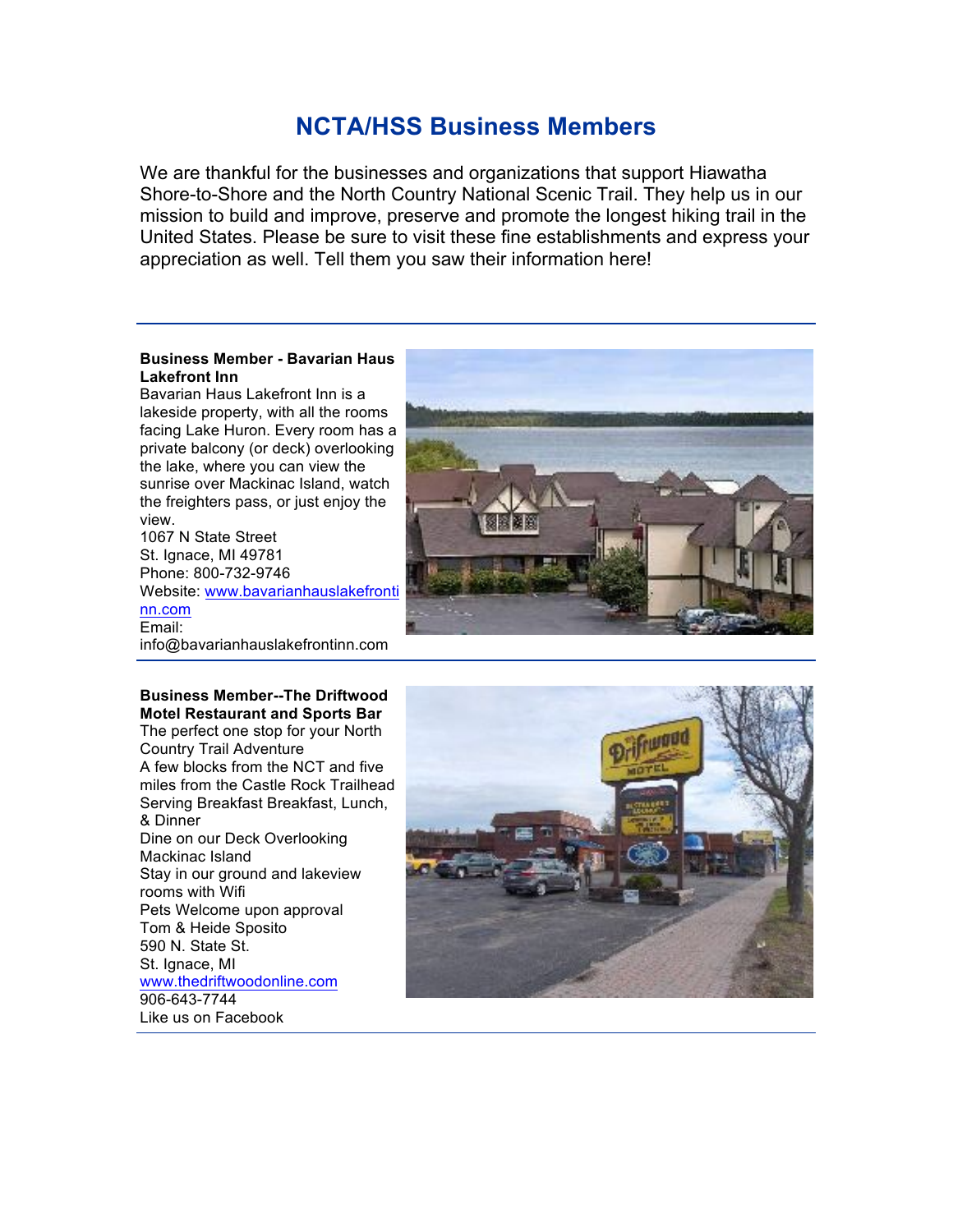#### **Business Member--Fernelius Hyundai**

Fernelius Hyundai has an extensive inventory of new Hyundai and used cars and trucks for sale and service in the eastern U P. [www.Ferneliushyundai.com](http://www.ferneliushyundai.com/)

## 2988 Ashmun St.

Sault Ste Marie, MI 49783 906-632-3300



#### **Business Member--FortdeBuade Museum, Gift Shop, Art Galleries and Heritage Center**

Over 6,700 sq. ft. and 3,500 artifacts depict the cultural development of the Michilimackinac area through the eyes of the Anishinaabe people. Huge display of Native, French, British and American Military and Indian weaponry. The "Newberry Tablets" as seen on the History Channel. "Captured Spirits", an exquisite and complete exhibit of The McKenney - Hall Lithographs of Native American dignitaries.

### <http://fortdebuade.com/>

Admission to museum is by donation. Captured Spirits Exhibit: \$7/Adults, \$5/Students & Seniors, Children under 12/FREE. Open Memorial Day Weekend - **October** Mary Beth Powers 334 North Street St. Ignace, MI 49781 906-643-6627 [fortdebuade@gmail.com](mailto:fortdebuade@gmail.com)

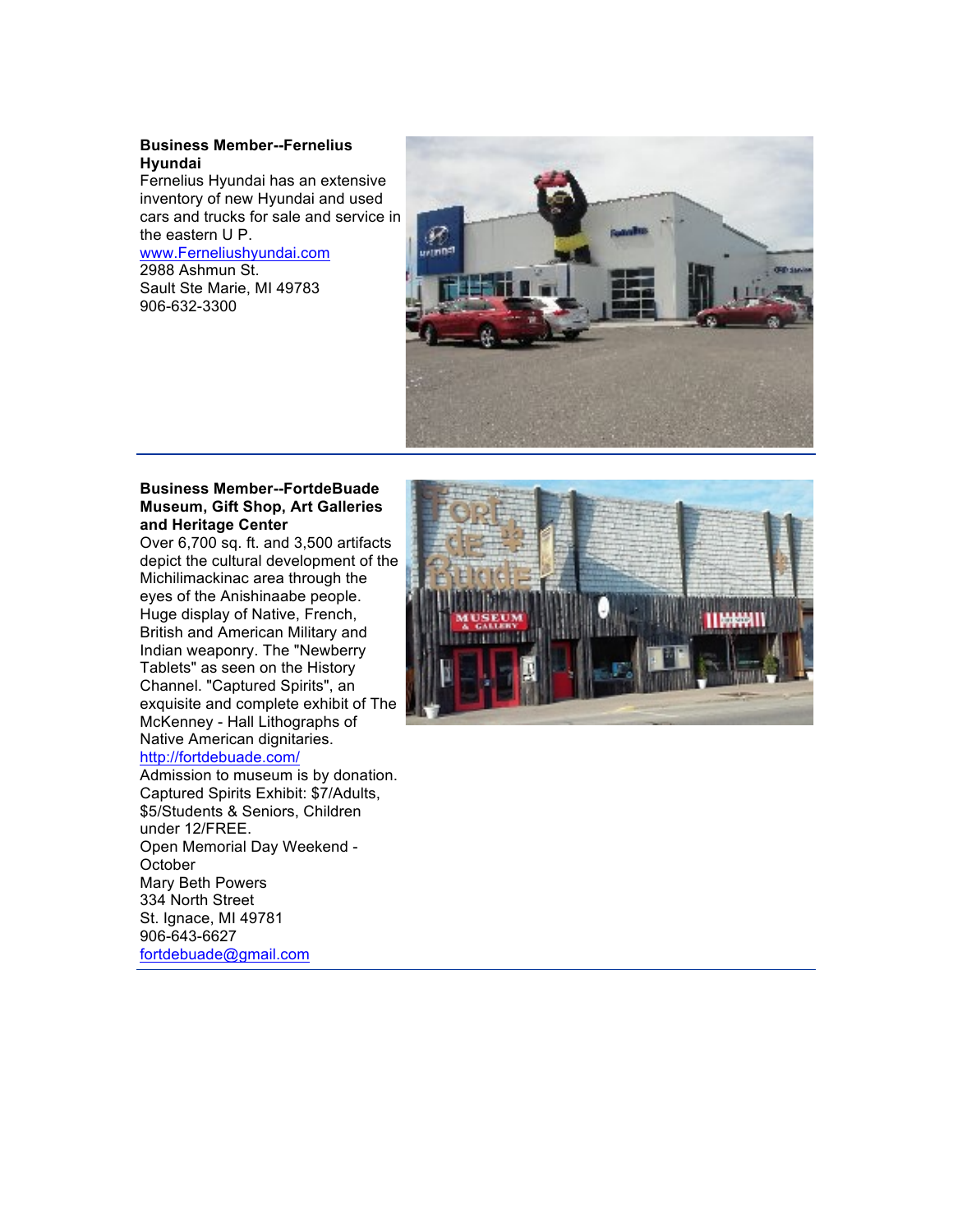#### **Business Member--Freighter's View of the bay**

Freighter's View on the Bay offers comfortable overnight accommodations year round. Located on the beautiful shores of Lake Superior's Whitefish Bay, Freighter's View offers you a unique opportunity to unwind, relax, and regenerate. The small motel with a cabin feel. 10346 North Whitefish Point Road Paradise Michigan USA 49768 906-492-3266 [www.FreightersView.com](http://www.freightersview.com/)



#### **Business Member--Great Lakes electrical Plus**

Great Lakes Electrical Plus is a service oriented company. Our experience spans support of industrial, institutional, commercial, utility and wind energy. We look forward to all referrals in these types of services for the lower western and northeastern to central U.P. area's of Michigan. Mike Veen 986-227-7768 [mdvparadise4@sbcglobal.net](mailto:mdvparadise4@sbcglobal.net)



#### **Business Member--Tahqua Trekker**

Trailspotters of Michigan operates the Tahqua Trekker in the Eastern UP. Primarily, it is the shuttle service for day hikers at Tahquamenon Falls State Park. But, the Tahqua Trekker can coordinate car spotting and shuttle service between Marquette and St. Ignace on the North Country Trail, any other trail, river, or waterway. We can even pick you up at the Marquette Airport! [www.TrailSpotters.net](http://www.trailspotters.net/) Call 386-227-7768 to make a



reservation

[trailspotters@gmail.com](mailto:trailspotters@gmail.com)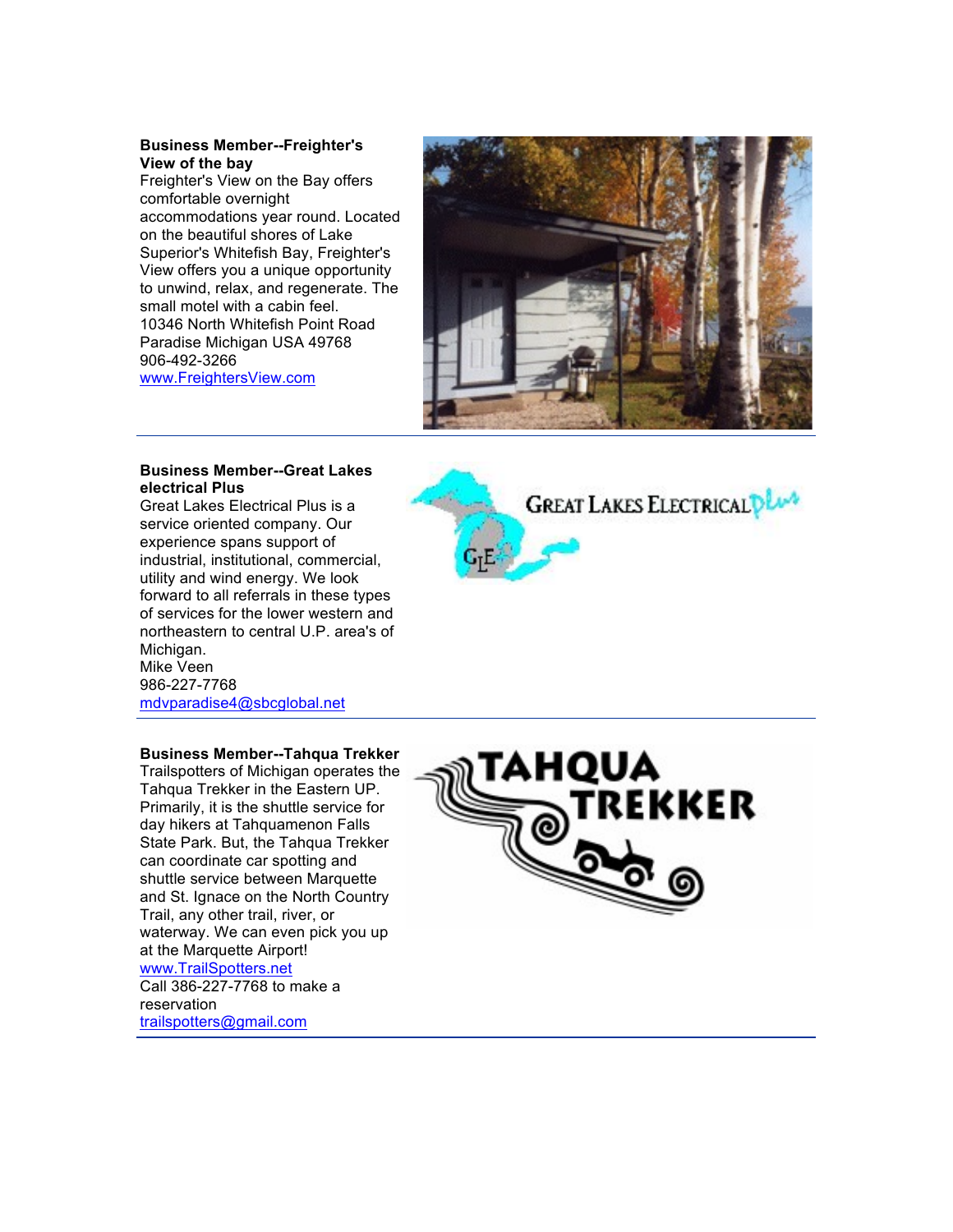#### **Business Member--Tahquamenon Suites Lodging**

Tahquamenon Suites Lodging in Paradise, Michigan. Newly renovated one-bedroom vacation suites, each featuring a queen-size bed, separate living area w/sleeper sofa and a full kitchen. Air-conditioning, satellite TV and free WiFi. Discounts offered for multi-night and weekly stays! Derek Tait, Owner 7967 N. M-123 Paradise, MI 49768 906-492-3752 [www.tahquamenonsuites.com](http://www.tahquamenonsuites.com/) [info@tahquamenonsuites.com](mailto:info@tahquamenonsuites.com) Like us on Facebook! [www.facebook.com/tahq](http://www.facebook.com/tahquamenonsuites)u [amenonsuites](http://www.facebook.com/tahquamenonsuites)



#### **Business Member - The Lodge at Silver Creek**

The Lodge at Silver Creek is a four season vacation destination, located in Eckerman, Michigan right next door to the Silver Creek Grill & Pub. Just nine miles south of Paradise, Michigan. 155 N. M-123 Eckerman, MI 49728 906-630-2157 [www.thelodgeatsilvercreek.com/](http://www.thelodgeatsilvercreek.com/)

#### **Business Member - Village Inn**

Welcome to the Village Inn of St. Ignace, Michigan, where guests are treated like family! Experience our friendly atmosphere in our full service hotel, restaurant, and lounge. The Village Inn is conveniently located on State Street and is directly across from Starline Railroad Ferry dock, which provides service to Mackinac Island. 250 S. State Street

St. Ignace, MI 49781 (906) 643-9511 [www.viofmackinac.com](http://www.viofmackinac.com/) [lodging@viofmackinac.com](mailto:lodging@viofmackinac.com)